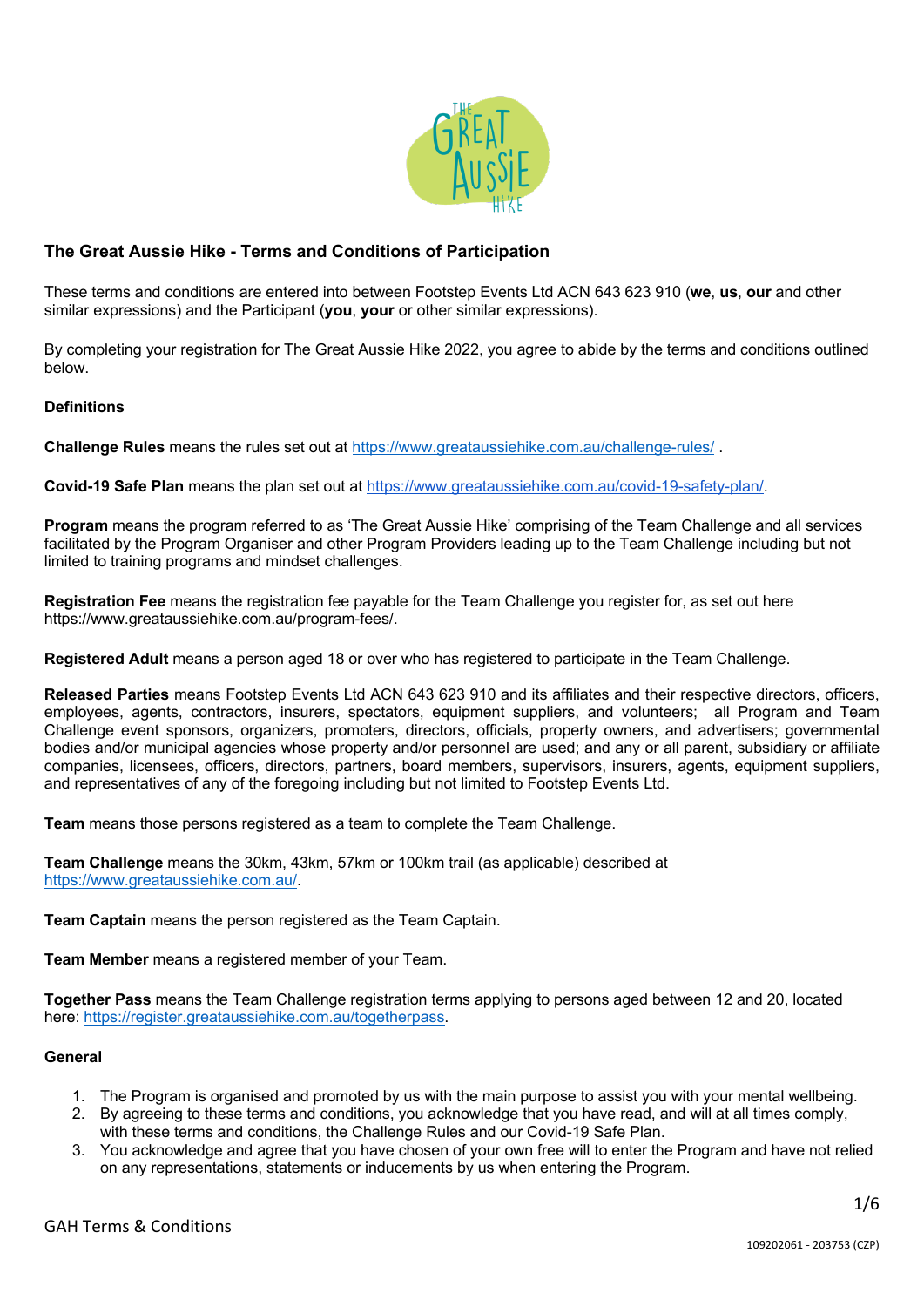## **Team Challenge**

- 4. The various distances for the Team Challenge are set out in the Challenge Rules. You must only complete the distance for which you have registered and ensure that your Team has the required number of Team Members for that distance.
- 5. A Registered Adult can apply for a maximum of two Together Passes. Subject to the maximum number of Team Members set out in the Challenge Rules, a person on a Together Pass must complete the 30km Team Challenge with a Team of at least four Team Members who are Registered Adults.

#### **Fees**

- 6. Each Team must be signed up and the Registration Fee paid by 4 March 2022 to be eligible to participate in the Team Challenge. Payment extensions may be provided with our approval.
- 7. Each team has the choice to (a) register and pay as a team or (b) register and pay individually.
	- (a) The Team Captains will pay the team registration fee directly to Footstep Events Ltd and then each team member will use the provided code to register via the Raisely portal.
	- (b) The Team Captains will register the team name as part of his/her individual registration. Team members then have 14 days to complete their individual registrations. Team Captains accept responsibility for ensuring that minimum team numbers for each distance as stated on www.greataussiehike.com.au are registered and paid. The Team Captain accepts responsibility for any outstanding team balance and agrees to have credit card details on file charged accordingly.
- 8. Should your Team select to fundraise, you acknowledge that this is done separately from the Program and that any donations received are separate to You agree to ensure that all your sponsors/donors understand that their sponsorship or donation is in acknowledgement of your Team's request for support, rather than completion of the Program.

#### **Collection of Medical Information**

9. You agree to supply accurate medical and emergency contact information as part of your registration requirements.

#### **Transfer of Registration**

- 10. Teams can substitute Team Members up until the 4 March 2022 (subject to meeting the minimum age requirements). After this date, we reserve the right to refuse any Team changes if, in our opinion, the proposed new Team Member does not have enough time to prepare for the Program. No substitutions may be made once a Team has completed sign-in on the day of or during the Team Challenge.
- 11. To transfer your registration, you must contact teams@greataussiehike.com.au.
- 12. Teams may apply to transfer to a different challenge by emailing teams@greataussiehike.com.au, if transfer is granted by us:
	- (a) teams wanting to do a further distance will need to pay the difference of the full fees.
	- (b) teams wanting to do a shorter distance will not be granted any refunds of the difference in fees.

#### **Cancellation, Postponement and Refund Policy**

- 13. We may, at our option, cancel your participation in the Program and/or Team Challenge if you:
	- (a) breach these Terms and Conditions;
	- (b) participate in the Team Challenge without permission;
	- (c) do no supply adequate personal, medical and emergency contact information prior to the Team Challenge:
	- (d) behave in a way that is a risk to you or others;
	- (e) behave in a way that is inappropriate or offensive or in breach of the law; or
	- (f) use illegal or performance enhancing drugs when undertaking any Program activity,
	- and you will not be entitled to a refund of all or part of your Team's Registration Fee.
- 14. The Team Challenge will operate regardless of weather conditions, except in the case of severe, unforeseen conditions or if we deem that it is unsafe. We may deem the Team Challenge to be unsafe due to circumstances out of our control such as (but not limited to) heavy rain, gale force winds, bushfires, flooding, lightning, electrical storms, or if for any reason conditions are such that our insurance would be void or voided for the Team Challenge.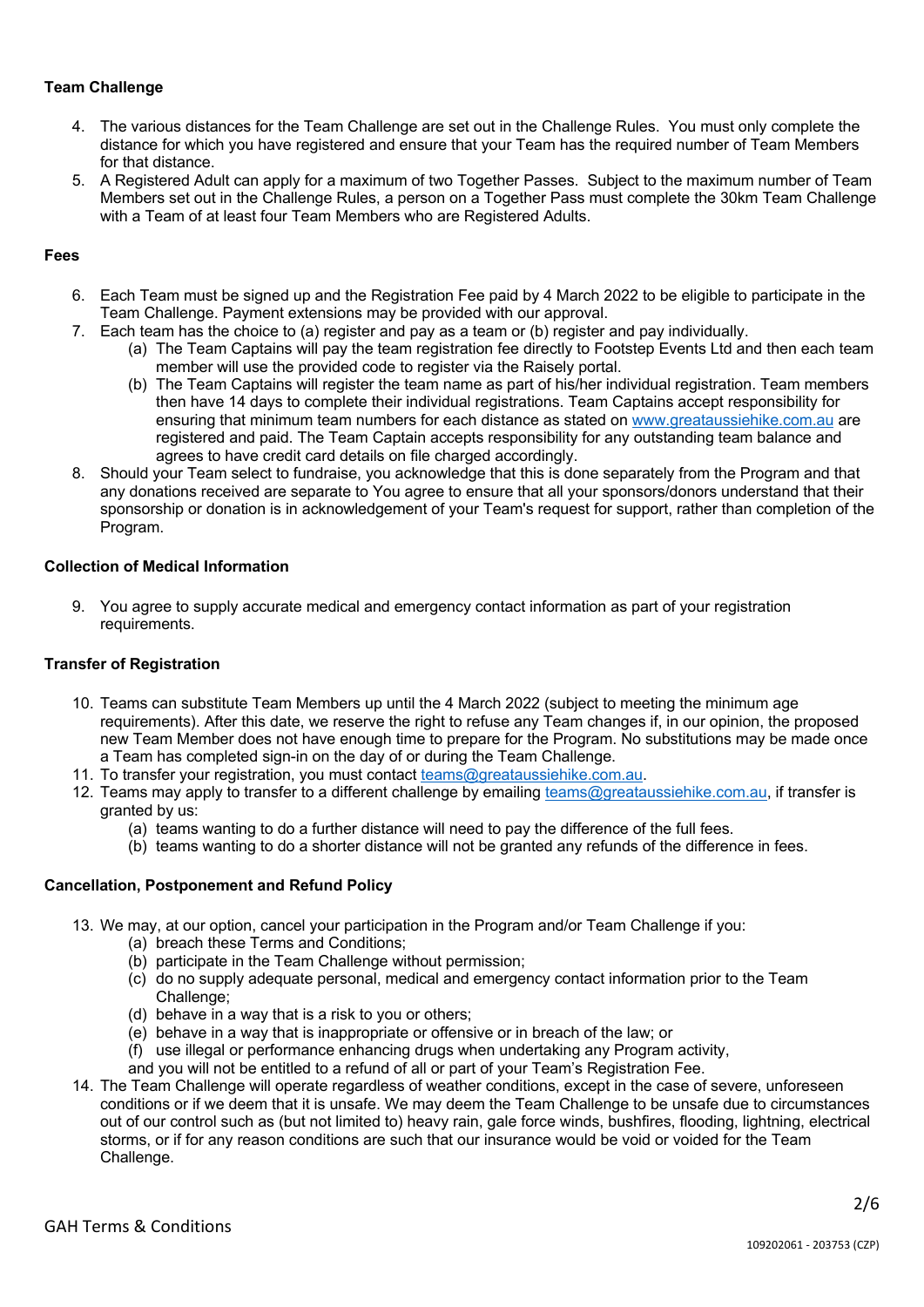- 15. We may choose a suitable, alternate venue and/or route to hold the Team Challenge. The route or location may not be the same as originally proposed by us if it is deemed unsafe, but reasonable endeavours to find a suitable substitute will be made. In the event that the Team Challenge is re-routed or shortened, no refund of Registration Fees will be made.
- 16. We reserve the right to cancel the Team Challenge for any other reason that may put you or event staff at risk.
- 17. In the event that the Team Challenge is postponed, you will be transferred to a new event date for the Team Challenge. We reserve the right to postpone the Team Challenge for any reason.
- 18. In the event that the Team Challenge is cancelled, Teams will have the option for the Registration Fee to a) be carried over to the next year's Program in full; or b) refunded minus a \$20 administration fee.
- 19. If your Team withdraws from the Program for any reason, no refund of your Registration Fee will be provided.
- 20. If your Team has elected for Team Members to register and pay individually, and an individual withdraws from the Program for any reason, no refund of your Registration Fee will be provided. You may be reimbursed privately for monies paid by the new Team Member taking your position within the Team.
- 21. If you have registered individually without forming a team and wish to withdraw from the Program for any reason, no refund of your Registration Fee will be provided.
- 22. If you or one of your Team Members withdraws from your Team resulting in the number of Team Members falling below the number required to participate in the Team Challenge as provided for in the Challenge Rules, and you cannot find a replacement Team Member then:
	- (a) you must contact teams@greataussiehike.com.au and a decision of whether the team will be allowed to continue as a single team or whether your team will need to join with another will be made.
	- (b) no refund, including no partial refund, will be provided to teams or individuals who do not find substitute team members. The registration fee is based on the cost for a team to participate in the challenge and is not related to the number of team members. This includes where the team fee has been divided equally between Team Members and paid individually through the registration portal.

# **Cancellations due to Covid-19**

- 23. If you are prevented from competing in the Team Challenge because you:
	- (a) have Covid-19, or
	- (b) are a close contact of someone with Covid-19, and

are prevented by law (including any directions in a Public Health Order) from participating in the Team Challenge then, at our discretion, we may:

- (c) provide you with a credit note of an amount equal to your Registration Fee that may be used in the next Team Challenge event.
- 24. In exercising our discretion under clause 23 above, we may:
	- (a) request supporting documentation from you including details of a positive PCR test lodged with the relevant State authority, and
	- (b) consider the following:
		- 1. whether your Team will continue to satisfy Team Member numbers required to participate in the Team Challenge, and
		- 2. any other factors that we consider relevant to our decision.

## **Risks and Liabilities**

- 25. The Team Challenge involves sustained physical exercise in a remote area and may involve walking at night over undulating terrain. You are responsible for your own fitness and we take no responsibility for determining whether you are fit enough to take part in the Program or the Team Challenge. You must consult a doctor about your participation if you have any concerns about your fitness level or potential underlying health conditions that may impact your ability to participate safely in the Program or Challenge.
- 26. You must pass on any relevant and important medical information or health issue concerns to us and your Team before the start of the Team Challenge.
- 27. You are aware of the inherent risks involved in the Program and any associated training, and acknowledge that there is a risk of physical or mental injury to you and others (including the aggravation, acceleration or recurrence of such an injury), death, and damage to property including, without limitation, any property in your control or possession. These risks include, but are not limited to, road or track surfaces, remoteness from assistance or medical aid, the extremely strenuous nature of covering 100 or 57 or 43 or 30 kilometres on foot (including walking or running at night), becoming lost, vehicle traffic, actions of participants, spectators, organiser's personnel, supporting agencies, weather conditions, sleeplessness, hypothermia and heat exhaustion, condition or suitability of your clothing, footwear or equipment. In your judgment you must have sufficient competence and experience to participate safely in the Program and training walk(s) and you must assume all of the inherent risks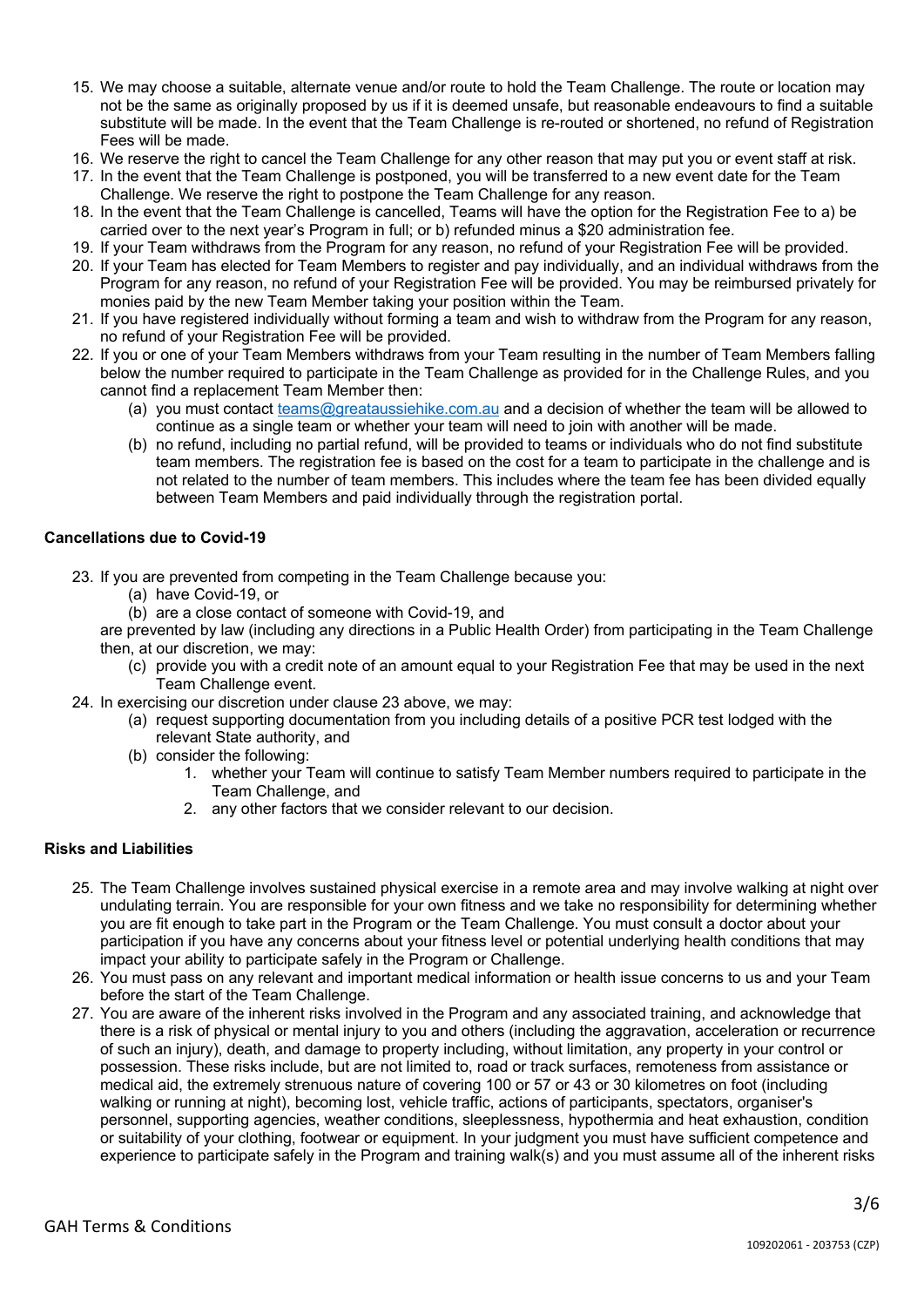of the Program and take full responsibility for any and all damages, liabilities, losses or expenses that you incur as a result of participating in the Program.

- 28. You warrant that you have sufficient competence, knowledge, common sense, experience, and equipment to participate in the Program in a manner which will be safe to you and others.
- 29. You warrant that during the Program you will carry with you the minimum mandatory equipment deemed necessary for health and safety by us or other Program organisers.
- 30. You accept before starting that you are responsible for your own health and safety during the Program. You acknowledge that if we reasonably believe that you are placing your Team's (or other teams') health and safety at risk, you may be withdrawn from the Program and/or Team Challenge at any time and will not be entitled to a refund of your Registration Fee.
- 31. You acknowledge that you are responsible for your own personal property and equipment during the Team Challenge.
- 32. You acknowledge that although the Team Challenge has first aid personnel and resources at various points along the course, there may be a delay in medical assistance reaching you.
- 33. You accept the communications, search, rescue and first aid arrangements put in place by us. You give consent to receiving any first aid and medical treatment which may be deemed advisable in the event of an accident, injury and/or illness as a result of your involvement in the Program and/or Team Challenge.
- 34. You certify that the medical information supplied by you on the registration form for the Program is true and correct and consent to, and authorise that we can provide that information to the contracted First Aid company, as well as any medical practitioner, ambulance officer or any person involved or associated with any medical treatment or assistance that may be required by you as a result of your participation in the Team Challenge, regardless of whether medical treatment is actually given.
- 35. To the maximum extent permitted by law, you (including your executors, administrators, heirs, next of kin, successors and assigns) waive, release and discharge each of the Released Parties from any and all liability for; death, disability, personal injury, property damage, property theft, contraction or aggravation or acceleration of a disease, and all other foreseeable risks, claims or actions of any kind (including negligence and breach of contract) whatever and however occurring (and including legal fees incurred as a result of any claim, whether it is valid or not) which may arise, at any time, from or in connection with, directly or indirectly, your participation in the Program and the Team Challenge, except in cases where our conduct or the conduct of other Released Parties is reckless.
- 36. Without limiting the above, to the maximum extent permitted by law, you release the Released Parties from all liability for: any consequential loss; and any economic loss, suffered or incurred by you or any other person arising out of or in connection with your participation in the Program, Team Challenge and/or training walk(s).
- 37. Without limiting the above, to the maximum extent permitted by law, our maximum liability to you or any other person arising out of or in connection with your participation in the Program, Team Challenge and/or training walk(s) is limited to:
	- (a) in the case of goods, the repair or replacement of the goods or the supply of equivalent goods (or a refund of the amount paid for the goods); and
	- (b) in the case of services, the supplying of the services again (or a refund of the amount paid for the service).

## **Australian Consumer Law**

- 38. You agree that the Team Challenge constitutes a recreational service within the meaning of section 139A of the *Competition and Consumer Act 2010* (Cth) and section 22 of the *Australian Consumer Law and Fair Trading Act 2012* (Vic) as the Team Challenge is (a) a sporting event or similar leisure time pursuit; and/or (b) other activity that involves a significant degree of physical exertion or physical risk and is undertaken for the purpose of recreation, enjoyment or leisure.
- 39. The *Competition and Consumer Act 2010* (Cth) and *Australian Consumer Law and Fair Trading Act 2012* (Vic) imply certain guarantees into contracts for the supply of certain goods and services, for example, that goods or services will be rendered with due care and skill, that goods or services supplied will be reasonably fit for purpose and that goods or services will be delivered in a timely manner (**Statutory Guarantees**).
- 40. Under section 139A of the *Competition and Consumer Act 2010* (Cth) and section 22 of the *Australian Consumer Law and Fair Trading Act 2012* (Vic) we are entitled to ask you to agree (and you hereby agree) that these Statutory Guarantees do not apply to you and that you (including your executors, administrators, heirs, next of kin, successors and assigns) will take no course of action against us or any other Released Party if you are killed or mentally or physically injured because the Team Challenge was not provided in accordance with the Statutory Guarantees.

Note: the changes to your rights as set out in clauses 33 to 35 above, do not apply if your death or injury is due to gross negligence on our part. 'Gross negligence' in relation to an act or omission, means doing the act or failing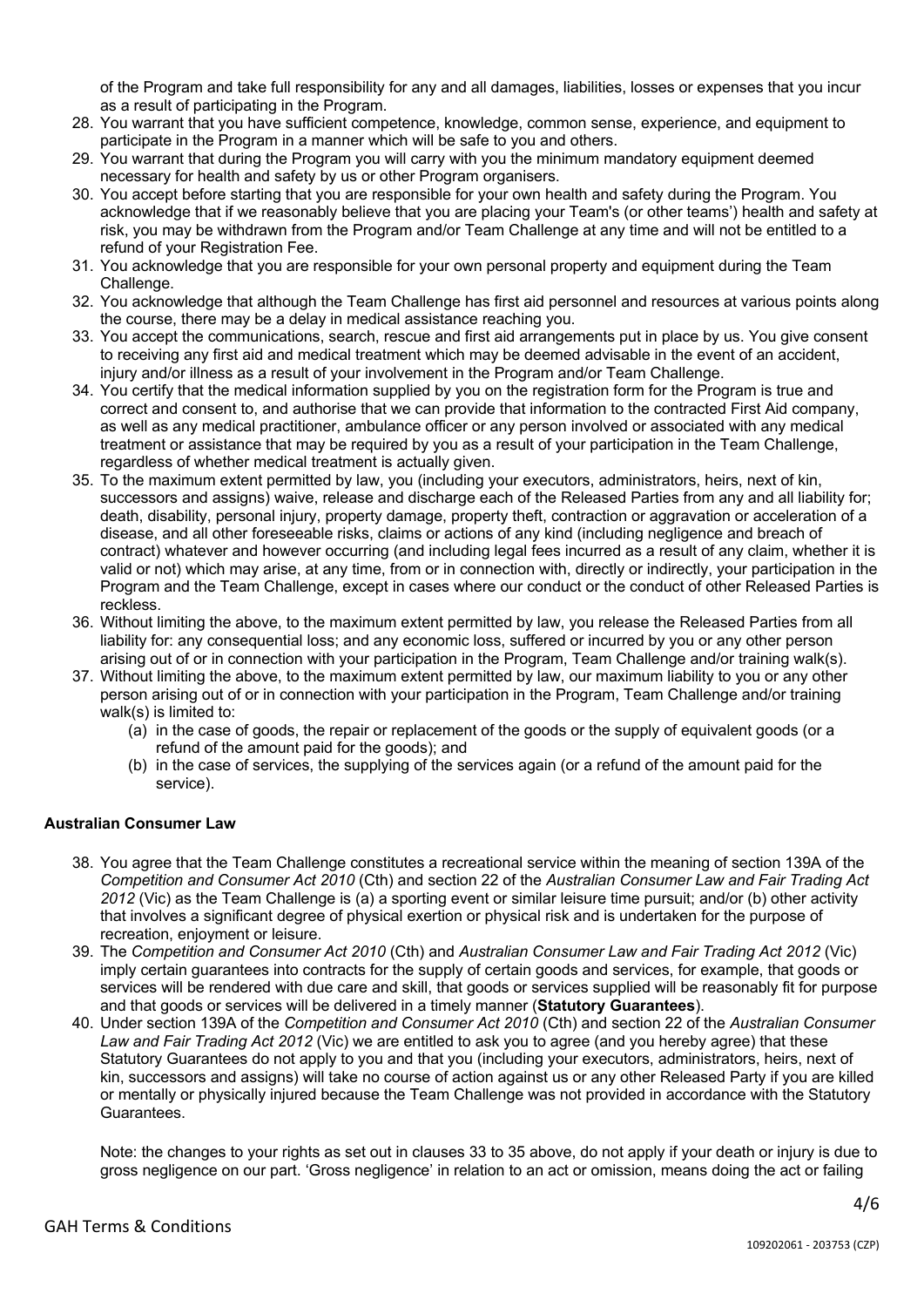to do any act with reckless disregard, with or without consciousness, for the consequences of the act or omission.

# **Potential Course Changes and Timings**

- 41. The trail will include several road crossings and short sections along roads to which all normal road rules apply. These roads will not be closed for the Team Challenge. Road crossing times have been calculated based on teams completing the Team Challenge at a rate of 4-6km/hr for 43km, 57km and 100km teams and between 4- 7km/hr for 30km teams. If teams are faster than this then they may come across road crossings without road marshals and need to take extreme care.
- 42. We reserve the right to close or alter sections and/or Wellness Stop closure times for safety or any other reason. Wellness Stop times have been calculated based on teams completing the Team Challenge at a rate of 4-6km/hr for 43km, 57km and 100km teams and between 4-7km/hr for 30km teams. If Teams are faster, there may be reduced resources available and not all functionality may be available.
- 43. You accept that the route shown on promotional material may be subject to change and that we may need to cancel, postpone, halt, delay, abridge, re-route or otherwise alter the Team Challenge in response to hazards including but not limited to natural disaster, fire, flood, path instability, livestock disease or land access permits. In such instances, you will be given as much notice as possible and any necessary alterations will attempt to preserve the nature of the Team Challenge as much as possible.

## **Safety and Insurance**

- 44. In case of emergency (eg serious injury, breathing difficulty, bushfire) you must call 000.
- 45. If you have a non-urgent medical issue, please contact the First Aid Team first (contact number on your bib) and they will assist.
- 46. It is recommended that you have Ambulance Cover in case of emergency. We have public liability insurance to cover the Team Challenge. This does not include Personal Accident Insurance for you. It is recommended that you arrange your own Personal Accident Insurance cover before participating in the Team Challenge to cover any unforeseen personal costs you may incur.

## **Personal Data**

- 47. We collect some or all of the following personal data from you when you register to participate and when you participate in the Program and/or Team Challenge. These may include but are not limited to: name, email, phone number, date of birth, gender, postal address, medical information, emergency contact information.
- 48. We will collect and process your personal data to enable us to provide our services to you in connection with the Program, including using your personal data: to confirm and verify your identity; to provide you with details of the Program; to administer the Program and enable you to participate in the Program; for the compilation of anonymised statistical information; and-to satisfy our legal, accounting or reporting requirements.
- 49. This data will be shared with our Program partners who oversee participant safety throughout the Program, including but not limited to the contracted First Aid Provider (in connection
- with medical assistance during and immediately following the Program) and Victorian State Emergency Service. 50. We process any medical data which you disclose so as to protect your health during the Program. This will be shared with our first aid supplier – to keep you safe in case you need assistance during the Program. These may include but are not limited to; name, gender, date of birth, medical information, mobile number, emergency contact name and number.
- 51. We share your data with the event photographers in connection with the event photography. This may include but are not limited to name, team name, bib number, email address. This is so that you are able to find photos of yourself on the photographer's website.

## **Photography**

- 52. Images, video and interview material taken at training days, the Program or the Team Challenge will be owned by us and may be used by us in future promotions.
- 53. You grant us the right, permission and authority to use your story and image (film or photographs) to tell people about the work that we do. Your story could appear on websites, in newspapers, on social media, in a report or on the television and radio. However, we are not obliged to use your story or image.
- 54. Your story or image could be seen or heard by anyone around the world (including in your own community and country). If you wish, we can conceal your identity by hiding your face, not using your voice, not using your real